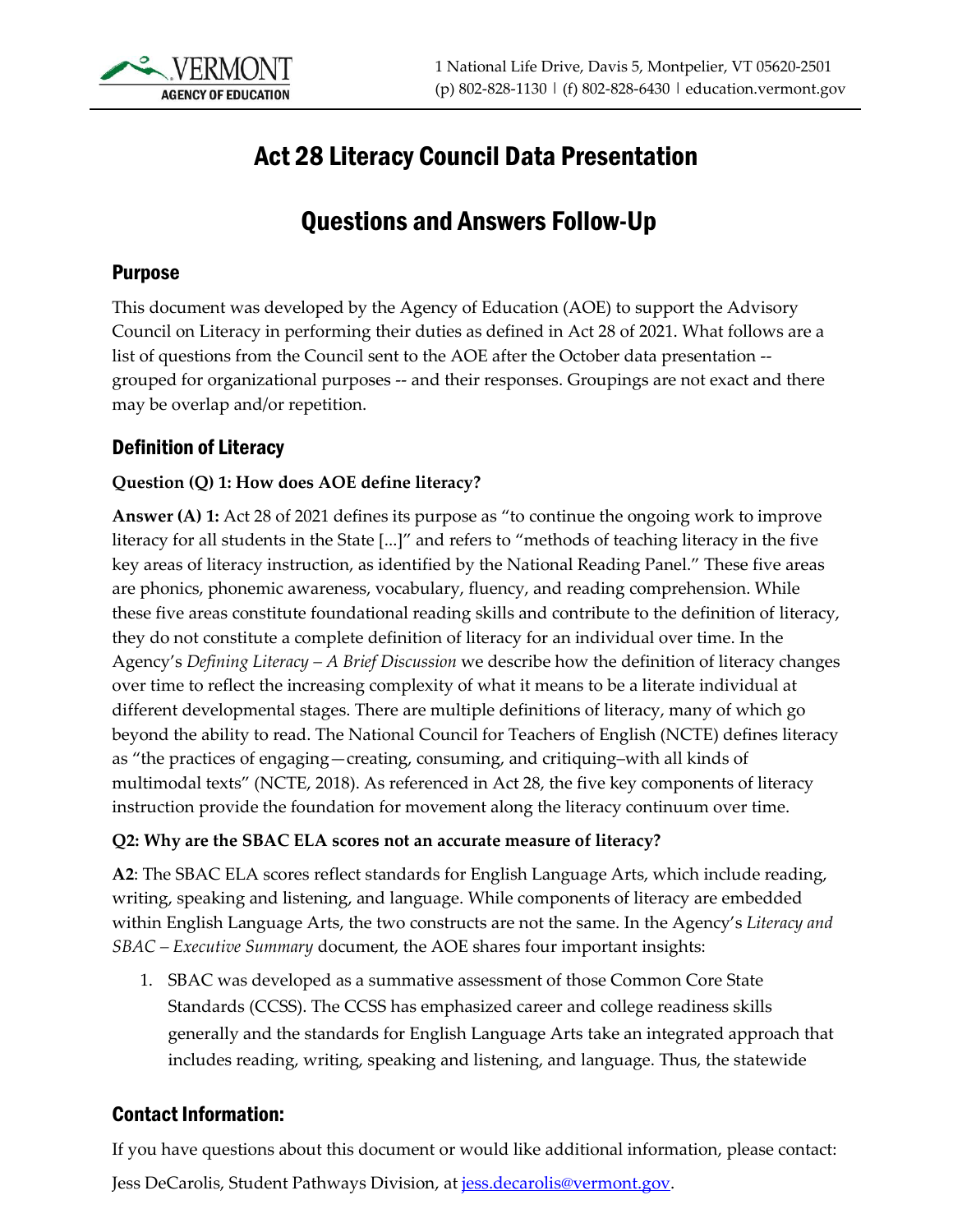summative assessment of (ELA) proficiency assesses more than the five key areas of literacy instruction outlined in Act 28.

- 2. Literacy, or being literate, is not solely proficiency in the five skill areas defined by the National Reading Panel (phonics, phonemic awareness, vocabulary, fluency, and reading comprehension) but requires an individual to minimally develop those skills to develop literacy.
- 3. Assessment of literacy requires more than examining student performance on one assessment -- let alone one type of assessment -- that measures performance on literacy tasks.
- 4. SBAC measures more than a student's ability to read and write. SBAC claims for reading, writing, listening and speaking, and research and inquiry are broad statements that describe intended outcomes for students in each area of literacy.

# Reading Proficiency

### **Q3: How does the State assess reading proficiency?**

**A3:** Reading is assessed through the Smarter Balanced ELA assessment. Reading is one of four claims (or subdomains) of the overall ELA content area. More about the Reading claim of the Smarter Balanced ELA assessment can be found in the [Assessment Blueprint.](https://portal.smarterbalanced.org/library/en/elaliteracy-summative-assessment-blueprint.pdf)

#### **Q4: What should we be using to measure individual and cohort reading proficiency?**

**A4:** There is not an easy answer to both components of this question without additional clarification. Regarding "cohort reading proficiency" – the team would need additional information to answer this question appropriately. Do you mean tracking individual student growth at the state level over time? If so, that presents challenges and concerns that result in unwanted effects. For instance, this model tends to exclude groups of students – particularly the most marginalized (such as mobile, homeless, etc. populations).

Regarding measuring individual student proficiency, the answer to this question is not a recommendation for one tool. Our State Board Rule Series 2000 – Education Quality Standards 2123.2 describes the expectation that each supervisory union *shall develop, and each school shall implement, a local comprehensive assessment system that:*

- *a. assesses the standards approved by the State Board of Education;*
- *b. employs a balance of assessment types, including but not limited to, teacher-or studentdesigned assessments, portfolios, performances, exhibitions and projects;*
- *c. includes both formative and summative assessments;*
- *d. enables decisions to be made about student progression and graduation, including measuring proficiency-based learning;*
- *e. informs the development of Personalized Learning Plans and student support;*
- *f. provides data that informs decisions regarding instruction, professional learning, and educational resources and curriculum; and*
- *g. reflects strategies and goals outlined in the district's Continuous Improvement Plan.*

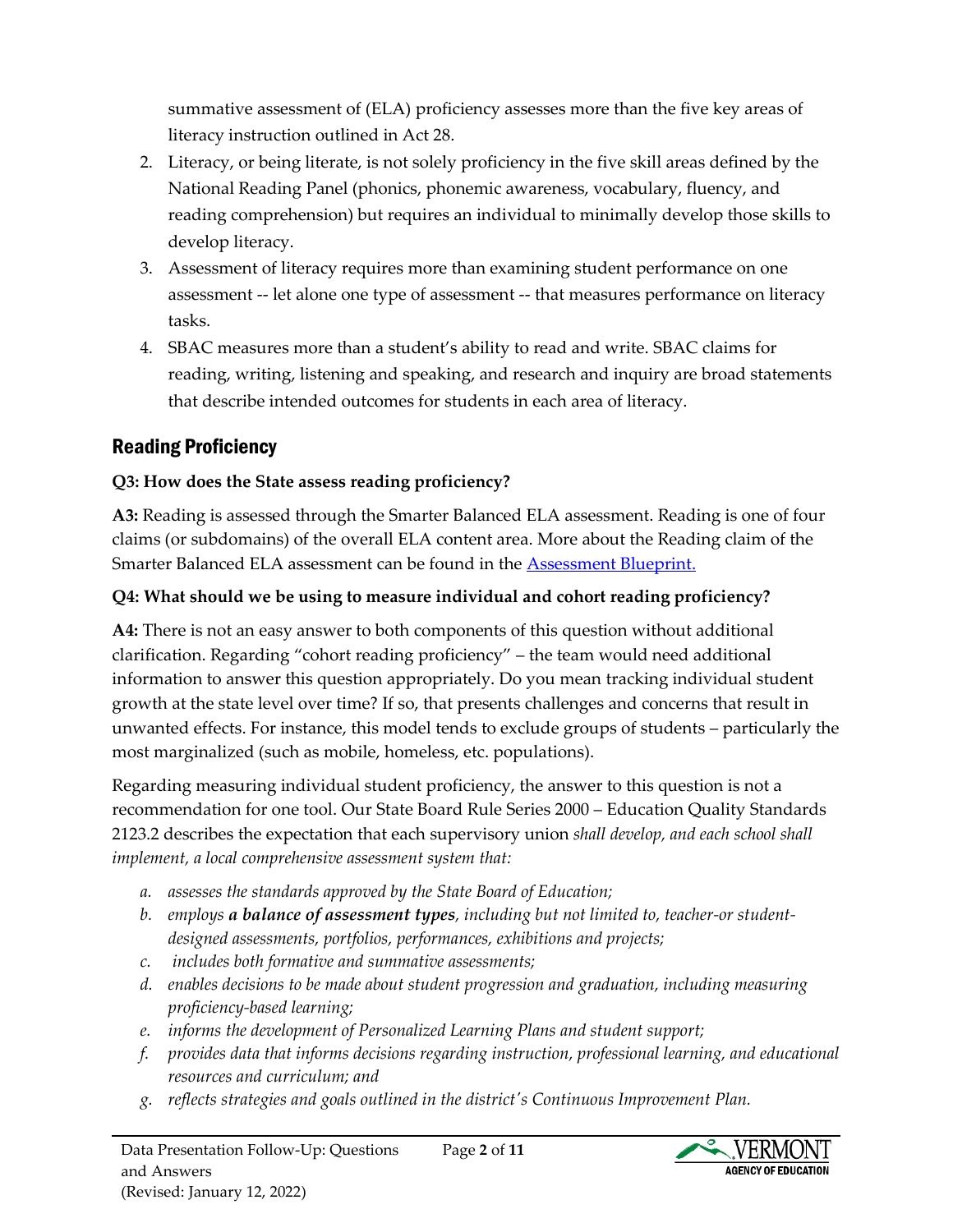In the Agency's [Strengthening and Streamlining Local Comprehensive Assessment](https://education.vermont.gov/documents/strengthening-and-streamlining-local-comprehensive-assessment-systems) Systems,

- The system should contain information that describes the types and purposes of assessments, the methods of ensuring validity, reliability and fidelity, the decisionmaking processes used to inform instruction, and the logistics of using assessments effectively
- School districts and/or supervisory unions can use the concept of a balanced assessment system to identify and organize the assessments they use by purpose…If the system appears out of balance, adjustments should be made. The specific tools and processes may differ across districts and schools, but a trustworthy system is comprehensive enough to address all purposes and to capture the full range of critical components within the academic or behavioral domain (p.27).
- Different types of assessments can be used for more than one purpose and, generally, no one piece of assessment information can fulfill all purposes. Assessments should be inclusive of all students to the extent possible, which means that some students may require accommodations to access the assessment.

These documents recognize that there are multiple assessment tools that could be used at the local level to assess reading proficiency, and that summative assessments of reading are just one snapshot at one point in time.

Below we have provided links to State documents that provide overviews of assessments related to English Language Arts:

- [Strengthening and Streamlining Local Comprehensive Assessment Systems](https://education.vermont.gov/documents/strengthening-and-streamlining-local-comprehensive-assessment-systems) This resource was created in 2017 to provide guidelines and resources to help educators in supervisory unions and districts develop a streamlined, balanced local comprehensive assessment system for all students. On pages 19 – 25 the reader will find an overview of assessments of skills related to literacy and assessment of strengths and limitations of those assessments. This is not an exhaustive list.
- [A Blueprint for Early Literacy](https://education.vermont.gov/documents/edu-a-blueprint-for-early-literacy-comprehensive-system-of-services-prek-through-third-grade) excerpt "Smarter Balanced ELA data are only available starting in third grade – they do not describe student literacy outcomes in PreK-2nd grade. Therefore, any data on student literacy learning that can be gathered locally are critical. The most useful student data are those that describe literacy learning across all aspects of literacy (including the set of code-based and meaning based skills discussed in Section 2). These data may or may not be available through local assessment practices. This leads to several critical questions: Are any local assessment tools in use (or able to be adopted) that can provide detailed data on PreK through third grade students' literacy learning? Is there a system in place to collect these data, analyze them, and provide them in ways that can effectively guide programmatic and instructional planning?" As an example of sample tools that can and are used at the local level that pertain to the question posed above see below (this is not an exhaustive list):

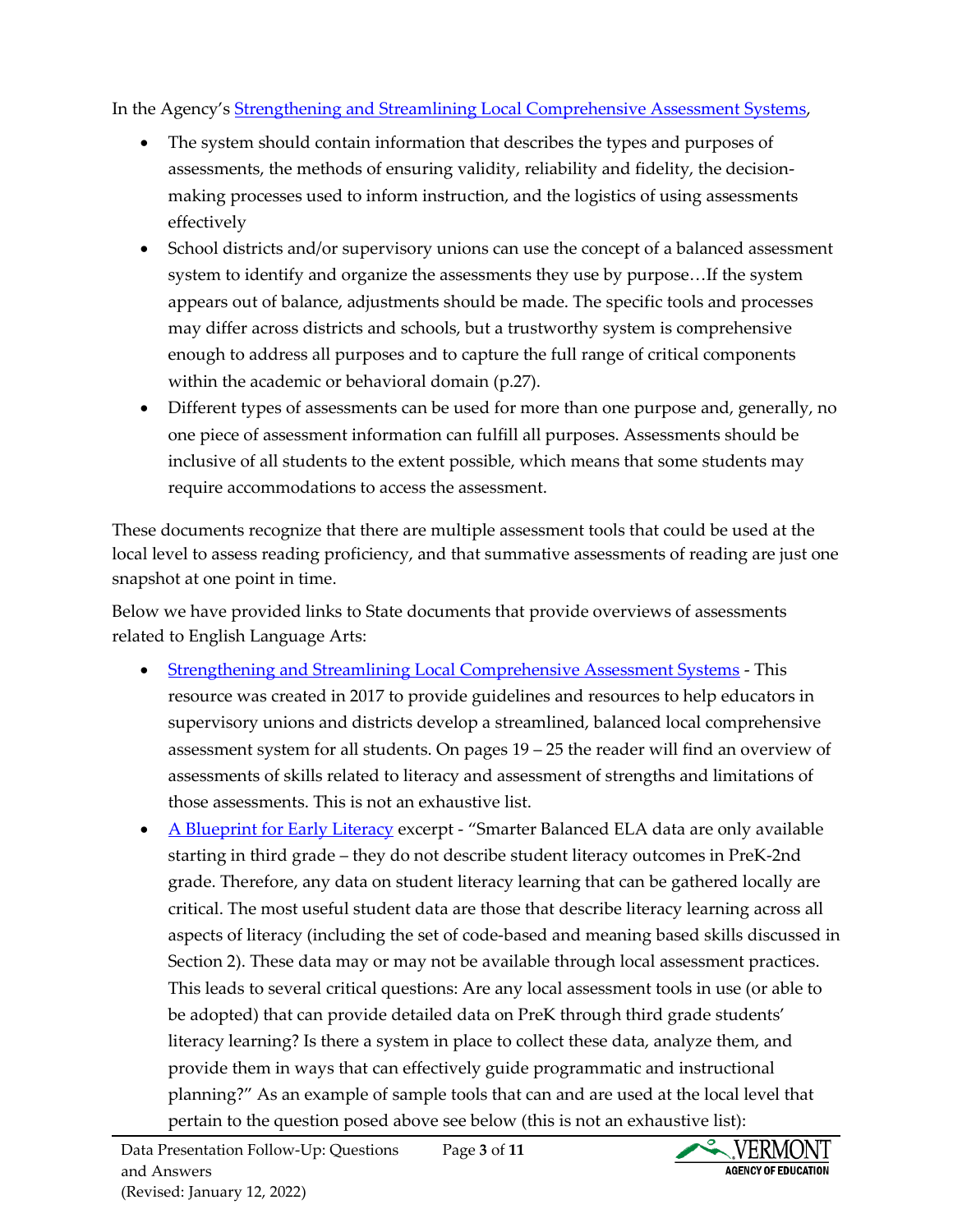- o This [2020-21 Early Reading Assessment Guidance](https://achievethecore.org/page/3296/2020-21-early-reading-assessment-guidance) developed by Student Achievement Partners outlines three specific areas of literacy, foundational skills, fluency, and knowledge, that warrant strategic assessment in the coming year.
- o [Qualitative Reading Inventory](https://www.pearson.com/store/p/qualitative-reading-inventory/P100002458335/9780134161471)  6 (Leslie and Caldwell)
- o [Running Records](https://ies.ed.gov/ncee/edlabs/regions/midwest/pdf/eventslides/running-records-training-1-508.pdf)
- o Yopp-Singer Test of [Phoneme Segmentation](https://tsihly.files.wordpress.com/2018/11/yopp_singer_phoneme_segmentation_test.pdf)
- o Concepts [of Print Assessment](https://www.readingrockets.org/sites/default/files/Concepts-of-Print-Assessment-2.pdf)
- o [Words Their Way Spelling Inventory](https://www.pearson.com/store/en-us/pearsonplus/p/9780135719978.html) (Bear, et al.)
- o [Free or Very Low Cost Early Literacy Assessments](https://www.michigan.gov/documents/mde/Free_and_Very_Low_Cost_Assessments_FINAL_3-23-18_621439_7.pdf) With Diagnostic Value and [Demonstrated Reliability and Validity](https://www.michigan.gov/documents/mde/Free_and_Very_Low_Cost_Assessments_FINAL_3-23-18_621439_7.pdf) (Duke, et al.)
- Framework for Vermont's [Early Childhood Comprehensive Assessment System](https://education.vermont.gov/documents/edu-framework-for-vermonts-early-childhood-comprehensive-assessment-system) Vermont created an Early Childhood Assessment System Taskforce to evaluate and create a framework of currently utilized assessments and initiatives that support early childhood assessment and screening, as well as an initial plan for implementation of a statewide early childhood comprehensive assessment system for Vermont. A description of assessment categories and types (e.g., diagnostic, etc.) and examples of those assessments used in the state begins on page 8. *(NOTE: This group represented a myriad of cross sector and interagency professionals including: the Vermont Agency of Education, Vermont Agency of Human Services, Vermont Department of Health, University of Vermont, Vermont Birth to Five, Building Bright Futures, Head Start, and independent education consultants throughout the State.)*
- The Agency's **[Early Childhood Education Assessment webpage](https://education.vermont.gov/student-support/early-education/assessment) provides additional** information on Teaching Strategies Gold, Classroom Assessment Scoring System, and the Ready for Kindergarten Survey.

# Assessment Data Trends

# **Q5: How have Vermont's NAEP scores trended over time?**

**A5**: Th[e NAEP Data Explorer](https://www.nationsreportcard.gov/ndecore/landing) (NDE) (accessible on the [National Center for Education Statistics](https://nces.ed.gov/nationsreportcard/data/) website) provides anyone access to this tool to visualize NAEP data over multiple years. It is customizable with useful filters to answer any combination of questions.

# **Q6: What does [analyzing] SBAC and NAEP data side-by-side tell us about overall trends in ELA?**

**A6:** Each assessment offers different insights. The strength of the NAEP assessment is that it allows us to compare Vermont to the national average. What we learn is that with some student groups (e.g., English Learners) Vermont performs better than the national average, while with other student groups (e.g., Students with Disabilities) Vermont performs below the national average. A strength of the Smarter Balanced assessment is its ability to allow us to monitor achievement gaps by student group. What we have learned is that, with all claims (sub-

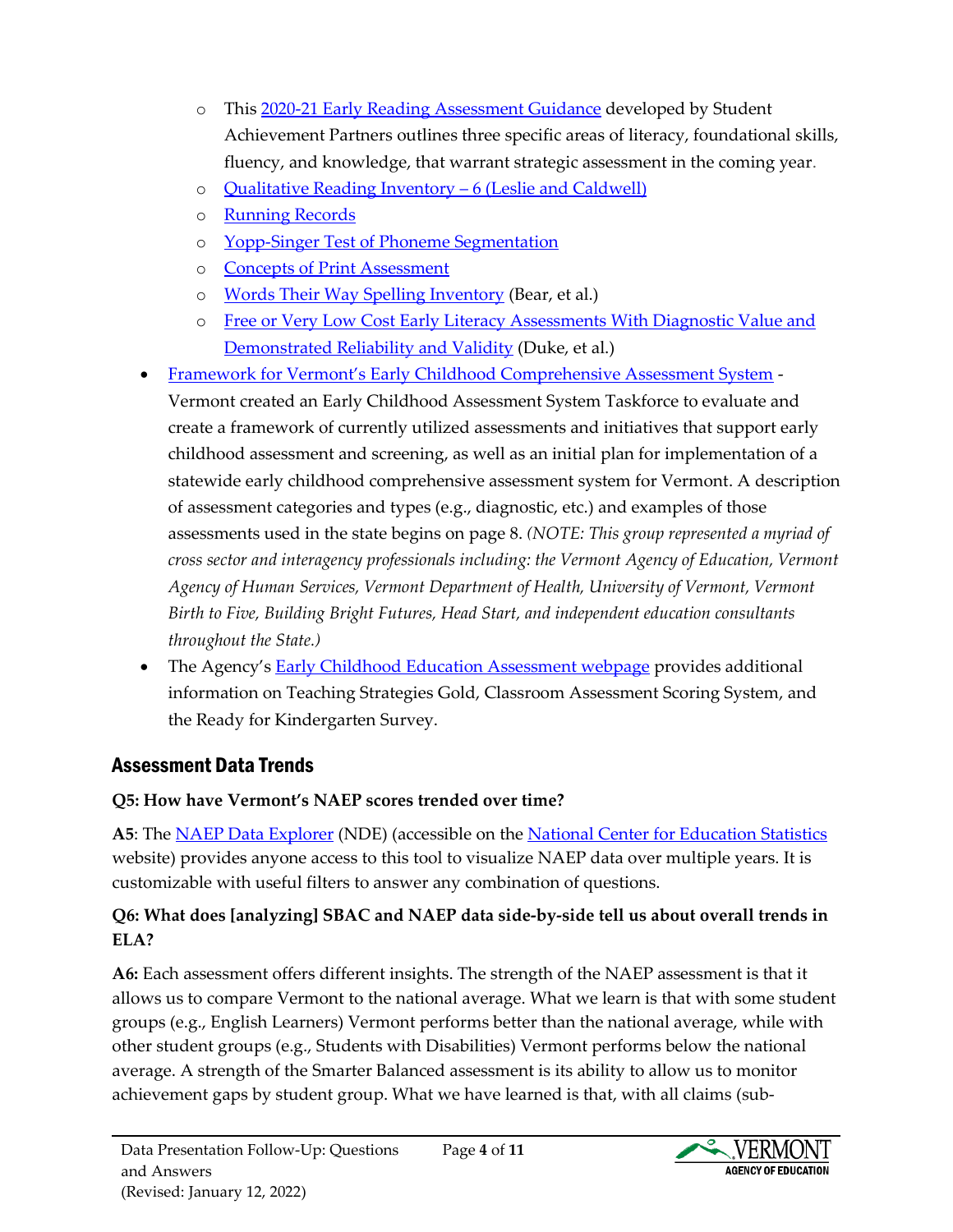domains) of the ELA assessment, large achievement gaps exist between historically marginalized group (HMG) populations compared to their counterparts.

# Historically Marginalized Student Groups

#### **Q7: Do we see similar outcomes for students with NAEP (7 points below the national average) and SBAC scores for students with learning disabilities?**

**A7:** With both assessments we see large achievement gaps between students with disabilities and their counterparts. It should be noted that NAEP results for students with disabilities need to be interpreted within the context of the assessment. Specifically, NAEP offers very few accommodations so many students with disabilities are unable to participate in the assessment.

#### **Q8: The SBAC and NAEP assessments create clutter, which makes it difficult to see pockets of success at the lower levels of proficiency. Can we uncover granular data to help teachers define programs for historically marginalized students and evaluate how best to help them?**

**A8:** If we are understanding the question correctly, we interpret this as a question pertaining to how teachers can use both summative and local assessment data (that may include all types of assessments) to inform instruction.

Pertaining to the Smarter Balanced state summative assessments – educators can use the Lexile Framework to inform instruction. The [Lexile Framework for Reading](https://education.vermont.gov/student-learning/lexile-and-quantile-frameworks#lexile) uses Lexile measures to help educators and parents find reading materials at each student's unique reading level, engaging students in learning by ensuring they comprehend their reading materials and monitoring their progress over time. Educators can use Lexile measures to personalize student learning, differentiate their instruction, and better communicate with parents. Smarter Balanced score reports for students provide Lexile measures.

There are two kinds of Lexile measures: Lexile reader measures and Lexile text measures. Lexile reader measures describe how strong a student's reading is. Lexile text measures describe how difficult, or complex, a text like a book or magazine article is. Educators can enter student information into th[e Lexile and Quantile Hub,](https://education.vermont.gov/student-learning/lexile-and-quantile-frameworks#hub) a statewide resource as part of our partnership with MetaMetrics announced in 2019, and access a suite of instructional and planning materials. instructional and planning materials.

Pertaining to local assessment use, and consistent with EQS 2123.2 an[d Strengthening and](https://education.vermont.gov/documents/strengthening-and-streamlining-local-comprehensive-assessment-systems)  [Streamlining Local Comprehensive Assessment Systems,](https://education.vermont.gov/documents/strengthening-and-streamlining-local-comprehensive-assessment-systems) there are a number of assessments and assessment types that can provide insight into individual student learning needs and proficiency. Additionally, educators can reference tools such as the [Early Readers Accelerator](https://achievethecore.org/content/upload/ERA%20Quick%20Start%20Guide.pdf)  [Guide,](https://achievethecore.org/content/upload/ERA%20Quick%20Start%20Guide.pdf) which speaks to the importance of culturally relevant content to support culturally sustaining learning communities.

**Q9: Can the historically marginalized category be further broken down in SBAC scores? Are we able to take a finer tooth comb when viewing the data to see more granular data and average scores for the various segments represented by HM?**

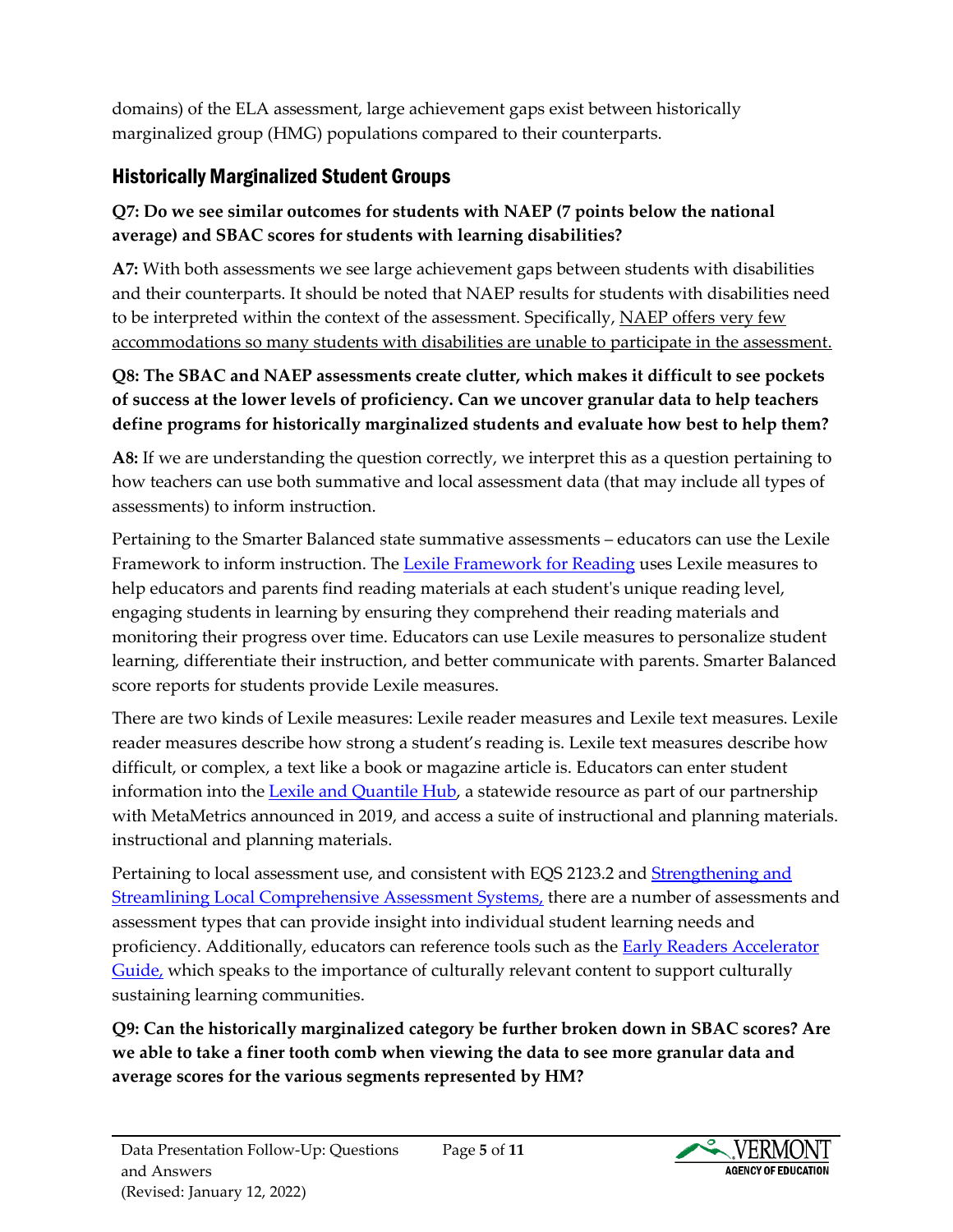**A9:** These data exist and are available in spreadsheet form. However, if the question is whether these data and analyses can be made available in the format presented to the Council in October (i.e., digestible and accessible) this would take some time and staff bandwidth currently deployed elsewhere.

## Benchmarks and Other Assessments

#### **Q10: Does the AOE collect any information about what benchmark assessments for early literacy that schools are using?**

**A10:** [Teaching Strategies GOLD®](https://teachingstrategies.com/solutions/assess/gold/) (TSGOLD) is used to assess children from birth through kindergarten. Extensive field tests have shown it to be both valid and reliable. Teaching Strategies Gold has been adopted as the progress monitoring tool for Universal PreK. Schools supplement with benchmark assessments of their choice.

#### **Q11: Will the AOE consider OTHER assessments or incorporate district-based assessments in addition to NAEP and SBAC?**

**A11**: There are currently no plans in place for additional district requirements. However, the AOE engages in ongoing research and evaluation of different, existent and new assessment tools and programs generally in an effort to best meet the needs of Vermont students, schools, and communities.

#### **Q12: Is there a way to triangulate ELL testing (WIDA Access for ELLs) or assessments teachers deliver in classrooms, such as running records, Fountas and Pinnell, Lexia, STAR/Renaissance assessments?**

**A12:** The English Language Proficiency assessment was not designed to be used alongside the Smarter Balanced ELA or NAEP assessments to measure literacy. Putting aside that less than 2% of students in Vermont take the ELP assessment, measuring progress towards English language proficiency for a non-native speaker has a different set of trajectories and challenges than with other ELA/literacy assessments. Students who take the ELP assessment likely will face challenges on the Smarter Balanced assessment that are related to access rather than performance.

# Early Learning

#### **Q13: How can we ensure alignment with the VELS and the literacy CC state standards in Kgrade 3?**

**A13:** The Vermont Early Learning Standards are the Common Core State Standards for Grades K through 3. The Vermont Early Learning Standards for Language Development include six elements: Receptive Language, Expressive Language, Social Rules of Language, Dual Language Learners, Speaking & Listening, and Language. The latter two are taken directly from the Common Core State Standards (CCSS) for English Language Arts. The relevant indicators of the 2015 Head Start Early Learning Outcomes Framework, Ages Birth to Five are aligned with these Vermont Early Learning Standards.

#### **Q14: How can we use PreK data to inform instruction upon entry into kindergarten?**

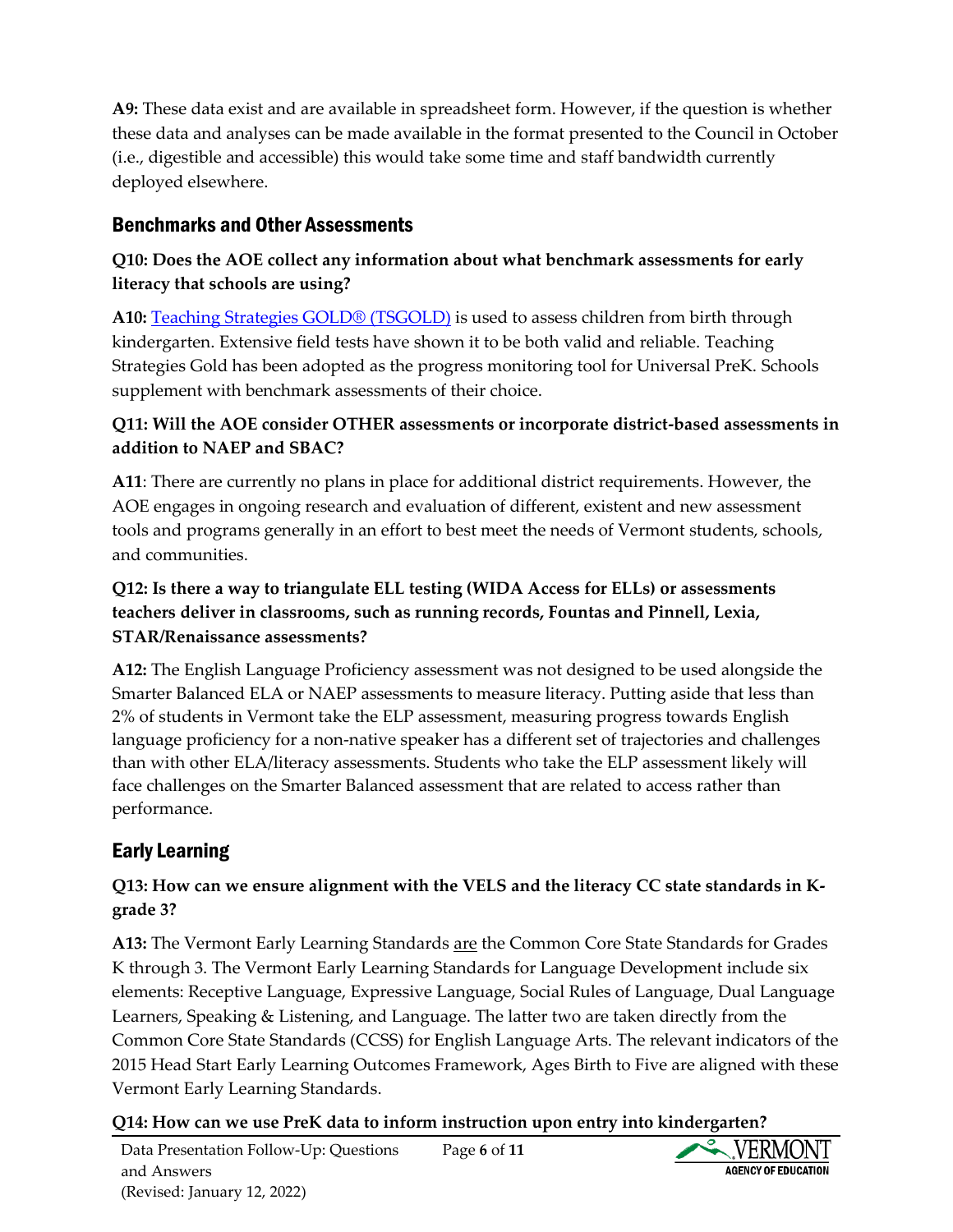**A14:** All prequalified Universal PreK programs in private, public, Head Start, Family Homes, etc. settings, are required to use Teaching Strategies GOLD as their formative assessment. Data is collected via Checkpoints twice a year. There is also the opportunity to run various TSGOLD reports that can give kindergarten teachers more information. Because the Teaching Strategies GOLD Objectives are aligned with the Vermont Early Learning Standards (CCSS grades K-3), Kindergarten teachers can review the child's learning trajectory and use the information to inform assessment and instruction upon entering Kindergarten.

#### **Q15**: **How does the "Get Ready for Kindergarten Survey" (R4K!S) data collected at the start of kindergarten compare to the Teaching Strategies Gold (TSGOLD) data collected at the end of Prekindergarten? Are these tools providing enough information to inform instruction?**

**A15**: The R4K!S is not a direct assessment of students; rather it relies on the teacher's accumulated observational knowledge of the child developed during the first few weeks of kindergarten. It is helpful to look at the R4K!S data year to year (longitudinally) for trends, but it is not currently used to inform instruction due to time lags between entering and receiving back R4K!S data at the local level. This is an area that the AOE is currently examining. Once the final submission is made, SU/SDs can request the raw data and analyze themselves.

The TSGOLD is a formative assessment specifically designed to monitor student progress from birth through Grade 3. These data can inform instruction regularly. However, not all Universal Pre-K providers submit this information to Kindergarten educators and not all Kindergarten educators request or know to request it.

#### **Q16: What should VT require for curriculum, instruction, and assessment in Prekindergarten across the mixed delivery model?**

**A16:** All Universal PreK programs sign assurances that their curriculum is aligned with the Vermont Early Learning Standards (VELS). What defines Vermont Universal Prekindergarten Education is the implementation of high-quality, effective instruction by licensed educators who use evidence-based practices within intentionally designed early learning environments. Early educators align curriculum with the Vermont Early Learning Standards while adapting experiences to support the full participation of every child to realize their full potential and promote successful outcomes. The VELS provides a roadmap for intentional teaching by describing in detail goals for the knowledge and skills children will gain through the early childhood years.

# Literacy Across the Continuum

#### **Q17: How will we prepare teachers to continue to teach literacy to struggling readers beyond 3rd grade?**

**A17:** This question has far-reaching implications that can impact different stages of an educator's career continuum and the organizational operation of school systems. For this reason, it requires a coordinated and collaborative approach. It is also important that we continue to be informed by existing frameworks and reports such as the **Blueprint for Early** [Literacy Comprehensive System of Services, PreK Through Third Grade](https://education.vermont.gov/sites/aoe/files/documents/edu-a-blueprint-for-early-literacy-comprehensive-system-of-services-prek-through-third-grade.pdf) (henceforth referred to

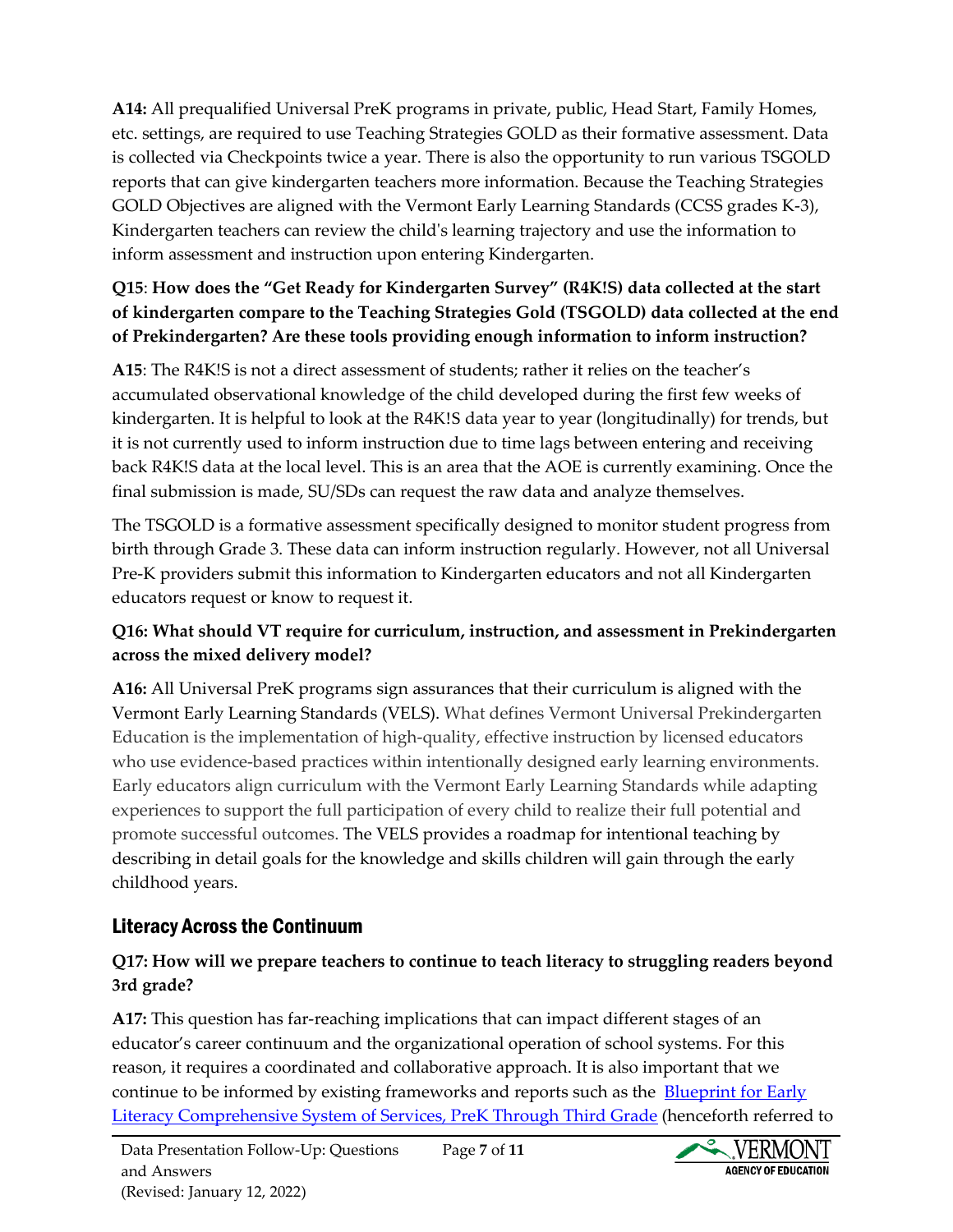as the Blueprint) and the 2018 report [Expanding and Strengthening Best-Practice Supports for](https://education.vermont.gov/documents/legislative-report-expanding-and-strengthening-best-practice-supports-students-who-struggle)  [Students who Struggle](https://education.vermont.gov/documents/legislative-report-expanding-and-strengthening-best-practice-supports-students-who-struggle) (prepared by the District Management Group and referred to henceforth as DMG report). Below, we have provided an overview of current initiatives underway, selected excerpts from critical state reports, and resources that provide recommendations that should inform the State's efforts to support two critical career phases of educators that impact student learning outcomes: teacher preparation and program completion (developing and new educators) and teacher support, retention, and promotion (practicing educators). It is important to note that what is described below requires systems-level change and implementation.

#### **Teacher Preparation/Program Completion**:

- The Vermont Agency of Education (AOE) Blueprint for Early Literacy Comprehensive [System of Services, PreK Through Third Grade](https://education.vermont.gov/documents/edu-a-blueprint-for-early-literacy-comprehensive-system-of-services-prek-through-third-grade) outlines evidence-based practices that support the state's literacy efforts. To support the implementation of the Blueprint, AOE has requested the Region 1 Comprehensive Center (R1CC) explore how educators are prepared in K-3 literacy instruction in early childhood, early childhood special education, and elementary education courses. The project includes a process for reviewing course syllabi (core/required courses for elementary, early childhood, and early childhood special education onl**y) for evidence-based literacy strategies.** *NOTE: [The Region 1 Comprehensive Center](https://region1cc.org/about-us) at the [American Institutes for Research](https://www.air.org/) (AIR) builds the capacity of state education agencies (SEAs), local education agencies, and schools to improve instructional quality, address achievement and equity gaps, and improve outcomes for all students on state-identified priority initiatives. Region 1 staff bring substantial technical assistance and content expertise in designing, developing, and implementing strategies to support educational improvement.*
- The 2018 report Expanding and Strengthening Best-Practice Supports for Students who **[Struggle](https://education.vermont.gov/documents/legislative-report-expanding-and-strengthening-best-practice-supports-students-who-struggle)** 
	- o Page 12:
		- "Of all the factors that drive student performance over which education systems have control, teacher quality is by far the most important... Investing in the effectiveness of core instruction is critical for students in general education and students with disabilities as any investments in the quality of primary instruction benefits all students."
	- o Page 27:
		- "Just as the content expertise of the general education classroom teacher is critical to high quality instruction in the regular classroom, it is essential that students who receive extra time and extra help receive support from a staff with strong pedagogical content knowledge of the subjects they are teaching and have extensive training and aptitude. For students who struggle to read, research indicates that the subject-specific

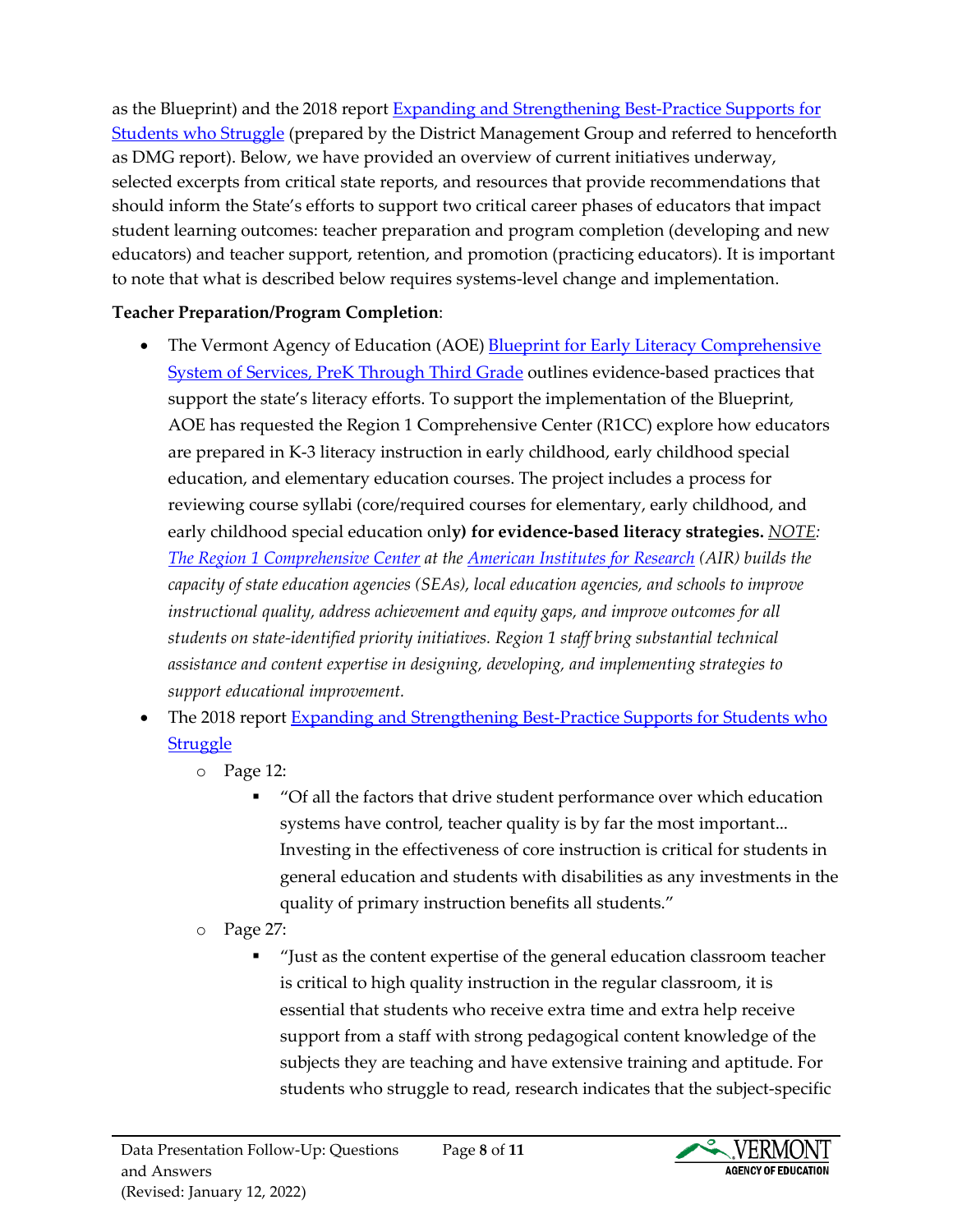training of the instructor has significant bearing on the student's likelihood of achieving grade-level mastery."

#### **Teacher Support:**

- The 2018 report Expanding and Strengthening Best-Practice Supports for Students who **[Struggle](https://education.vermont.gov/documents/legislative-report-expanding-and-strengthening-best-practice-supports-students-who-struggle)** 
	- o Page 12:
		- "Of all the factors that drive student performance over which education systems have control, teacher quality is by far the most important. Even for students with mild-to-moderate disabilities, who receive some of their academic support from special education teachers, the majority of their instruction time is typically from a general education teacher. Investing in the effectiveness of core instruction is critical for students in general education and students with disabilities as any investments in the quality of primary instruction benefits all students. In fact, on a national basis, the states with the highest-achieving students with disabilities tend to be those who also have the highest achievement for general education."
		- "Coaching is a high-leverage way to support teachers in becoming more effective teachers and meeting the needs of their students. The effectiveness of instructional coaching stems largely from its ability to be highly customized, which can create faster and deeper insights for teachers about what can work in their classroom. Research has demonstrated that while coaching is not required for teachers to learn a new skill, it dramatically increases the likelihood that teachers will actually use the newly gained skill in the classroom. Further research has established a link between reading gains and intensive coaching programs that are implemented effectively by targeted staff."
	- o Page 27:
		- "Just as the content expertise of the general education classroom teacher is critical to high quality instruction in the regular classroom, it is essential that students who receive extra time and extra help receive support from a staff with strong pedagogical content knowledge of the subjects they are teaching and have extensive training and aptitude. For students who struggle to read, research indicates that the subject-specific training of the instructor has significant bearing on the student's likelihood of achieving grade-level mastery."
	- o Page 34:
		- "It is a more effective intervention to provide extra time with teachers who are highly-skilled in the teaching of reading than in-class support

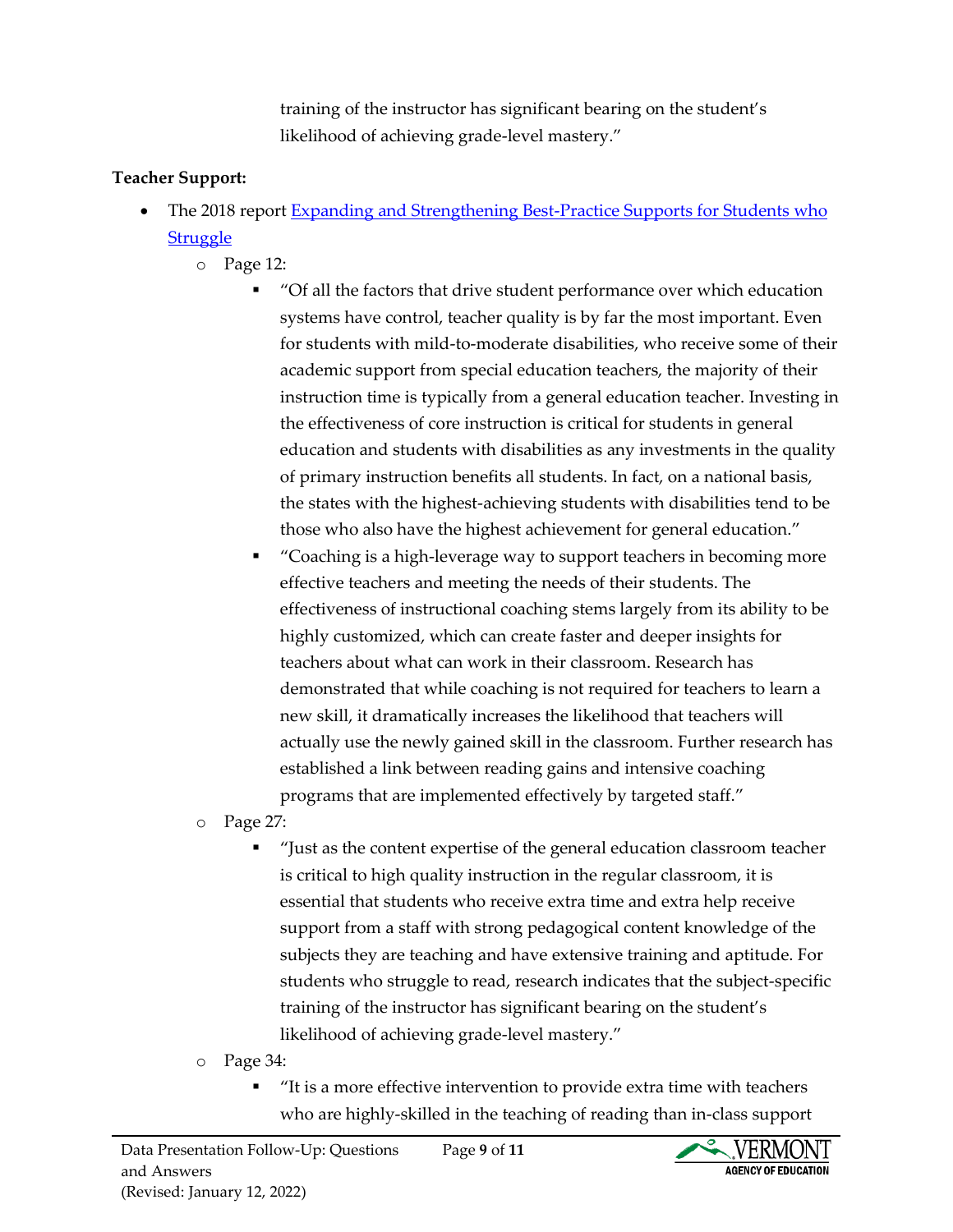from paraprofessionals, who generally do not have extensive training in the teaching of reading. Further, students who are receiving support from a paraprofessional in the classroom may experience less time and attention from content-strong teachers. It is not uncommon for a general education teacher to assume that students with additional adult support are 'taken care of,' and instead focus their attention on those who have no additional adult support."

- "Just as the content expertise of the instructor is vital for the success of all students who struggle at the elementary level, this is true at the secondary level as well…Given the greater complexity of the subject matter at the secondary level, it can be difficult for staff without subject matter expertise to explain key concepts, to reteach material using two or three different approaches or interpret underlying misconceptions from students based on their incorrect answers."
- The **Blueprint for Early Literacy Comprehensive System of Services, PreK Through Third** [Grade](https://education.vermont.gov/documents/edu-a-blueprint-for-early-literacy-comprehensive-system-of-services-prek-through-third-grade) – beginning at the bottom of page 16 the Blueprint delineates a set of best practices that include but are not limited to developing:
	- o A culture of continuous growth and improvement, for staff as well as students
	- o A culture that builds expertise … "by examining roles and responsibilities, thoughtfully planning ways to address gaps through thoughtful hiring and evaluation practices, securing embedded school level support, and providing high-quality professional learning."
- Additional Resources:
	- o [Improving Adolescent Literacy: Effective Classroom and Intervention Practices](https://ies.ed.gov/ncee/wwc/practiceguide/8) (WWC). A snapshot of recommendations is summarized below and a checklist for carrying out these recommendations can be found on pages 9-10. An annotated resource can be made available for further reference.
		- Three recommendations with strongest evidence:
			- provide explicit vocabulary instruction;
			- provide direct and explicit comprehension strategy instruction; and
			- make available intensive and individualized interventions for struggling readers that can be provided by trained specialist.
		- Two recommendations with "moderate" evidence:
			- provide opportunities for extended discussion of text meaning and interpretation; and
			- increase student motivation and engagement in literacy learning.
	- o National Council of Teachers of English (2018, July 17). *[A call to action: What we](https://ncte.org/statement/adolescentliteracy/)  [know about adolescent literacy.](https://ncte.org/statement/adolescentliteracy/)*
		- Defining Literacy Research Excerpt (emphasis added):